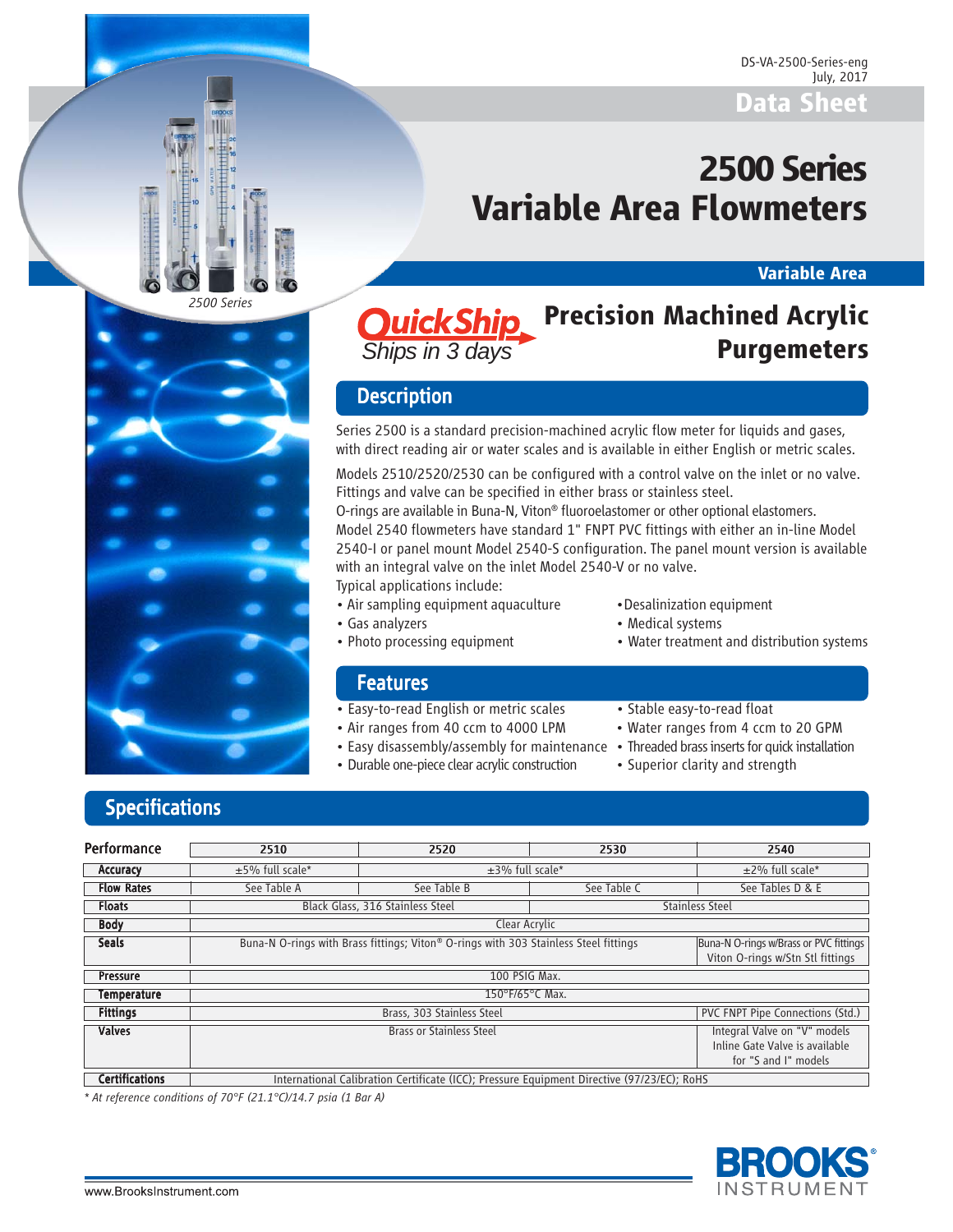## Model 2510 Flow Rates - Table A

| Range                         | <b>Tube</b>      | Range               | Tube             |
|-------------------------------|------------------|---------------------|------------------|
| <b>SCFH of Air</b>            | Code             | <b>LPM of Air</b>   | Code             |
| $.1 - 1$                      | <b>2A00</b>      | $0.04 - 0.5$        | 2A12**           |
| $.2 - 2$                      | 2A01             | $.1 - 1$            | 2A13**           |
| $.4 - 5$                      | 2A02             | $.2 - 2.5$          | 2A29**           |
| $0.5 - 10$                    | 2A03             | $.4 - 5$            | 2A14**           |
| $4 - 50$                      | 2A06             | $1 - 10$            | 2A15**           |
| 10-100                        | 2A07             | $2 - 25$            | 2A16**           |
| 20-200                        | <b>2A08</b>      | $6 - 50$            | 2A17             |
|                               |                  | 10-100              | 2A18             |
| <b>CCM of Water</b>           | <b>Tube Code</b> | <b>GPH of Water</b> | <b>Tube Code</b> |
| 10-100                        | 2L10             | $.2 - 2$            | 2L28             |
| 20-240                        | 2L11             | .4-5                | 2L19             |
| "OuickShip                    |                  | $1 - 10$            | 2L20**           |
|                               |                  | $2 - 20$            | 2L21             |
| Select meters ship in 3 days. |                  | $4 - 40$            | <b>2L22</b>      |

*Select meters ship in 3 days. Max order quantity = 15 meters.*

*Consult factory on orders of more than 15 meters.*

### Model 2520 Flow Rates - Table B

| Range              | Tube             | Range               | Tube             |  |
|--------------------|------------------|---------------------|------------------|--|
| <b>SCFH of Air</b> | Code             | CCM of Water        | Code             |  |
| $.4 - 5$           | 4A30             | $4 - 50$            | 4L38             |  |
| $1 - 10$           | 4A31             | 10-120              | 4L56             |  |
| $4 - 40$           | 4A33             | 25-225              | 4L51             |  |
| 10-100             | 4A34**           | 40-400              | 4L50             |  |
| 20-200             | 4A36             | 40-660              | 4L52             |  |
|                    |                  | 100-1500            | 4L53**           |  |
| <b>CCM</b> of Air  | <b>Tube Code</b> | 200-3000            | 4L54             |  |
| 100-1000           | 4A39*            | 300-3700            | 4L55             |  |
|                    |                  |                     |                  |  |
| LPM of Air         | <b>Tube Code</b> | <b>GPH of Water</b> | <b>Tube Code</b> |  |
| $.4 - 5$           | 4A40**           | $1 - 10$            | $4L45***$        |  |
| $1 - 10$           | 4A41**           | $2 - 25$            | 4L48**           |  |
| $2 - 20$           | 4A42**           | 6-60                | 4L46**           |  |
| $3 - 30$           | 4A43             |                     |                  |  |
| $4 - 50$           | 4A44             | <b>SCFM</b> of Air  | <b>Tube Code</b> |  |
| 10-100             | 4A47**           | $.3 - 3$            | 4A37**           |  |

\* Uses Delrin® float.

**\*** Ouick Ship Select meters ship in 3 days. *Max order quantity = 15 meters. Consult factory on orders of more than 15 meters.*

## Dimensions: Models 2510, 2520 & 2530



## Model 2530 Flow Rates - Table C

Does not include 1/8" back plate

| Range              | Tube             | Range                   | Tube             |  |
|--------------------|------------------|-------------------------|------------------|--|
| <b>SCFM of Air</b> | Code             | <b>GPM</b> of Water     | Code             |  |
| $.5 - 5$           | <b>4A67</b>      | $.25 - 2.5$             | 4L64             |  |
| $1 - 10$           | 4A65             | $.5 - 5$                | 4L66             |  |
| $4 - 20$           | 4A68             | <b>LPM of Water</b>     | <b>Tube Code</b> |  |
| LPM of Air         | <b>Tube Code</b> | $1 - 10$                | 4L69             |  |
| 14-140             | 4A72             | $2 - 20$                | 4L71             |  |
| 30-300<br>4A70     |                  | Dual Scales: SCFM/SCFH, |                  |  |
| 100-560            | 4A73             | GPM/GPH and LPM/LPH     |                  |  |

### Ordering Information / Typical Model Code for Models 2510, 2520 & 2530

|      | <b>Code Description</b>  | <b>Code Option</b> | <b>Option Description</b>                                 |
|------|--------------------------|--------------------|-----------------------------------------------------------|
|      | <b>Base Model Number</b> | 2510               | Acrylic Flowmeter: ±5% Full Scale                         |
|      |                          | 2520               | Acrylic Flowmeter: ±3% Full Scale                         |
|      |                          | 2530               | Acrylic Flowmeter: ±3% Full Scale                         |
| II.  | Revision                 | A                  | <b>Revision Level</b>                                     |
| III. | Tube Code                | <b>XXXX</b>        | From Table A, B or C                                      |
| IV.  | Fittings                 | $B***$             | <b>Brass</b>                                              |
|      |                          | $\zeta$ **         | <b>Stainless Steel</b>                                    |
| v.   | Valves                   | $N**$              | No Valve                                                  |
|      |                          | $V^{**}$           | <b>Standard Inlet Valve</b>                               |
|      |                          | Ω                  | Outlet Valve (Vacuum service 2510 & 2520 only)            |
| VI.  | Seals                    | <b>BN**</b>        | Buna N (Standard with brass fittings) Brass only          |
|      |                          | <b>VT**</b>        | Viton <sup>®</sup> fluoroelastomer (Std. with SS) SS only |
| VII. | Options                  | -NL                | No Logo                                                   |

Additional Options

- Certificate of Conformance
- ICC
- Paper Tag
- Stainless Steel Tag
- Degrease for  $O<sub>2</sub>$  Cleaning

### Sample Standard Model Code

|         |   | N |   | $\overline{\mathsf{u}}$ |
|---------|---|---|---|-------------------------|
| م الأول | A | B | ٧ |                         |

*<u>OuickShip.</u> Select meters ship in 3 days.* 

*Max order quantity = 15 meters. Consult factory on orders of more than 15 meters.*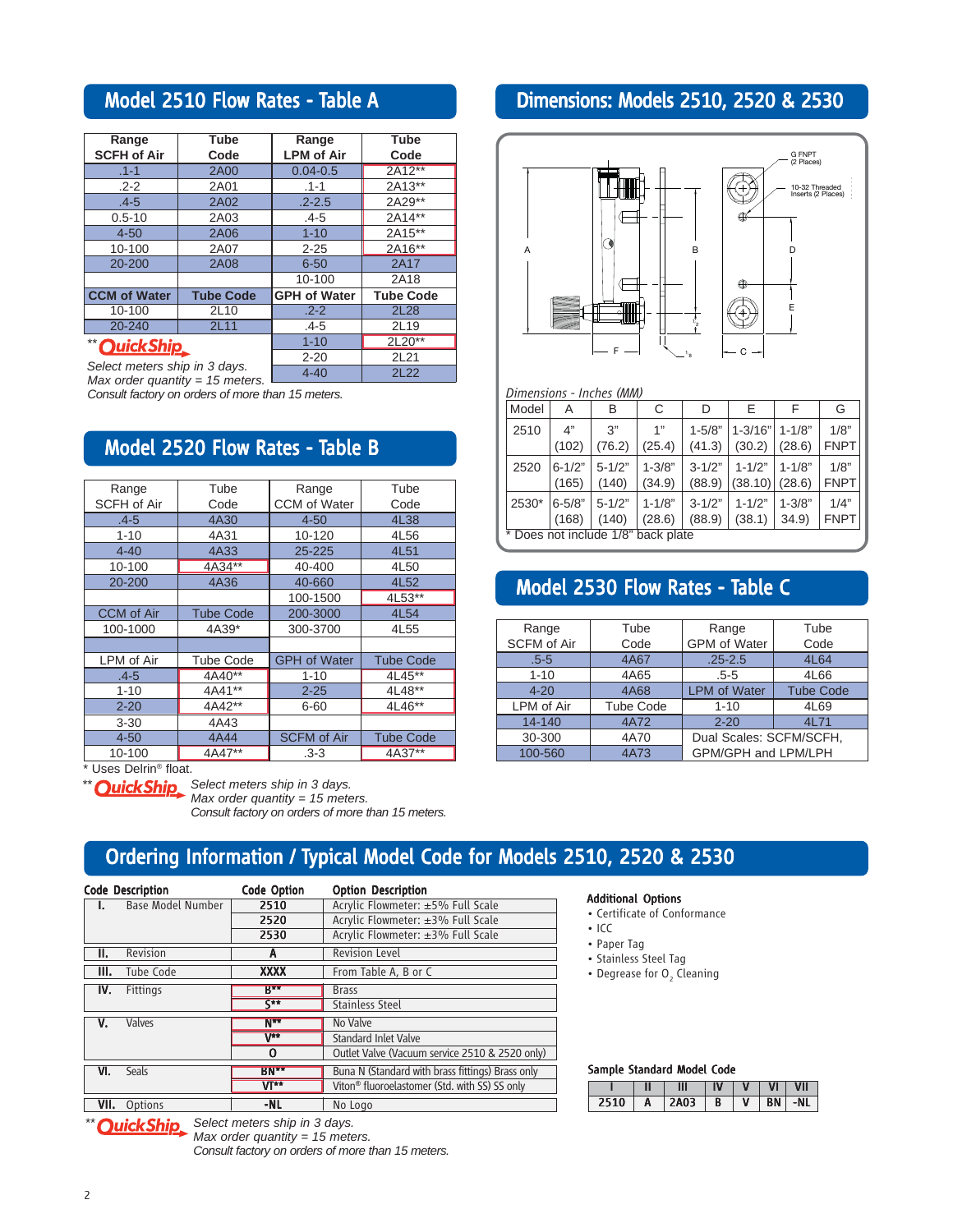## Model 2540 - S or V Flow Rates - Table D

| Range              | Tube             | Range               | Tube             |  |
|--------------------|------------------|---------------------|------------------|--|
| <b>SCFM of Air</b> | Code             | <b>GPM of Water</b> | Code             |  |
| $3 - 25$           | 5A50             | $.4 - 5$            | 5L56             |  |
| $4 - 50$           | 5A51             | $1 - 10$            | 5L57             |  |
| $10 - 100$         | 5A52             | $2 - 20$            | 5L58             |  |
| <b>LPM of Air</b>  | <b>Tube Code</b> | <b>LPM of Water</b> | <b>Tube Code</b> |  |
| 100-700            | 5A53             | $1 - 19$            | 5L59             |  |
| 100-1400           | 5A54             |                     | 5L60             |  |
| 400-3000           | 5A55             | $5 - 75$            | 5L61             |  |

## Model 2540 - I Flow Rates - Table E

| Range<br><b>SCFM of Air</b> | Tube<br>Code     | Range<br><b>GPM of Water</b> | Tube<br>Code     |  |
|-----------------------------|------------------|------------------------------|------------------|--|
| $3 - 25$                    | 5A50             | $.4 - 5$                     | 5L56             |  |
| $4 - 50$                    | 5A51             | $1 - 10$                     | 5L57             |  |
| $10 - 100$                  | 5A52             |                              | 5L58             |  |
| <b>LPM of Air</b>           | <b>Tube Code</b> | <b>LPM of Water</b>          | <b>Tube Code</b> |  |
| 100-700                     | 5A53             | $1 - 19$                     | 5L59             |  |
| 100-1400                    | 5A54             | $4 - 36$                     | 5L60             |  |
| 400-4000                    | 5A55             | $5 - 75$                     | 5L61             |  |

Periodically product revisions occur. Please consult the factory for the latest specifications.

## Dimensions: Model 2540 S, V & I



## Ordering information / Typical Model Code for Models 2540 S, V or I

| <b>Code Description</b> |                         | <b>Code Option</b> | <b>Option Description</b>          |
|-------------------------|-------------------------|--------------------|------------------------------------|
| $\blacksquare$          | Base Model Number       | 2540               | Acrylic Flowmeter: ±2% Full Scale  |
| ΙΙ.                     | Revision                | А                  | <b>Revision Level</b>              |
| III.                    | Tube Code               | <b>XXXX</b>        | From Table D or E                  |
| IV.                     | <b>Fitting Material</b> | P                  | PVC (Standard)                     |
|                         |                         |                    | <b>Stainless Steel</b>             |
| V.                      | Fitting / Valve         |                    | <b>Back Connections (Standard)</b> |
|                         |                         |                    | <b>End Connection</b>              |
|                         |                         | v                  | Valve (Back connection only)       |
| VII.                    | Options                 | -NL                | No Logo                            |

#### Sample Standard Model Code

|      |   | Ш    | V | VI    |
|------|---|------|---|-------|
| 2540 | A | 5A53 | ν | $-NL$ |

#### Additional Options

- Certificate of Conformance
- ICC
- Paper Tag
- Stainless Steel Tag
- Degrease for  $O<sub>2</sub>$  Cleaning